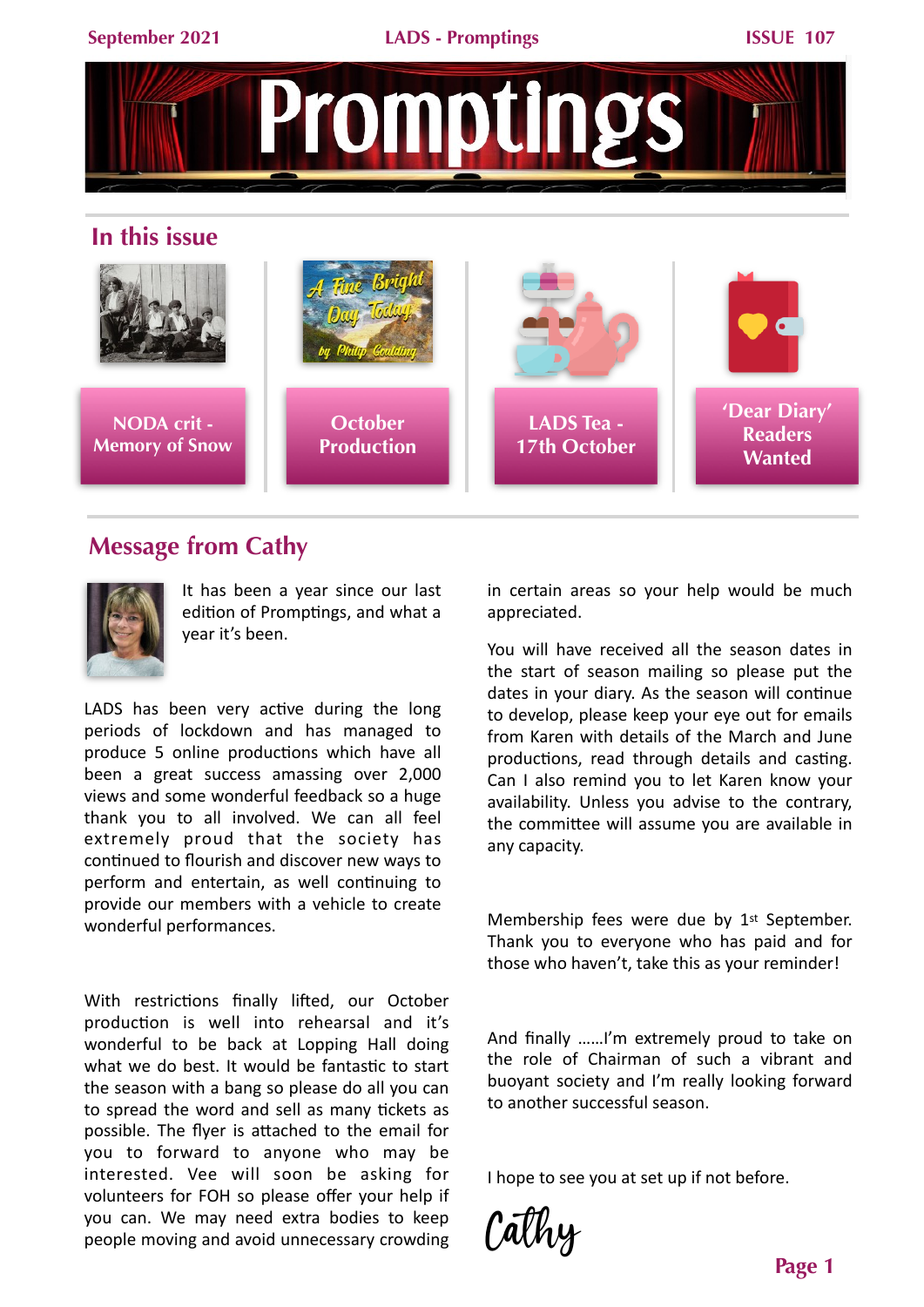

# **Dates for your diary**

| Sun 17th October             | Afternoon Tea at Lopping Hall - 12:30pm - 3:30pm                |
|------------------------------|-----------------------------------------------------------------|
| Sun 24th October             | Set Up for 'A Fine Bright day Today' from 9:30am - Lopping Hall |
| Thur 28th - Sat 30th October | 'A Fine Bright Day Today'                                       |
| Sat 30th October             | After show party in Buckleys Bar - all welcome                  |
| Sun 31st October             | Set Down - 10:00am start                                        |
| Mon 1st November             | Crit. At 7:30pm in Small Hall followed by curry - all welcome   |
| Thur 4th November            | Read through for the March production                           |
| Fri 10th December            | LADS Christmas Social - 8:00pm in Buckleys Bar                  |

## **Members' News**

We are very excited to announce the following new arrivals. Massive congratulations to all!



Tom and Chloe have welcomed Hetty to their family.



Dan and Rosie Cooper welcome Ruby (pictured here with big sister, Lyra).



And yet another addition to the Cooper clan, Andy and Kate welcome Axel.



Fiona and James have welcomed Hugo, a beautiful baby brother for Kiki.



And finally, Cathy welcomes Bear to the Naylor family.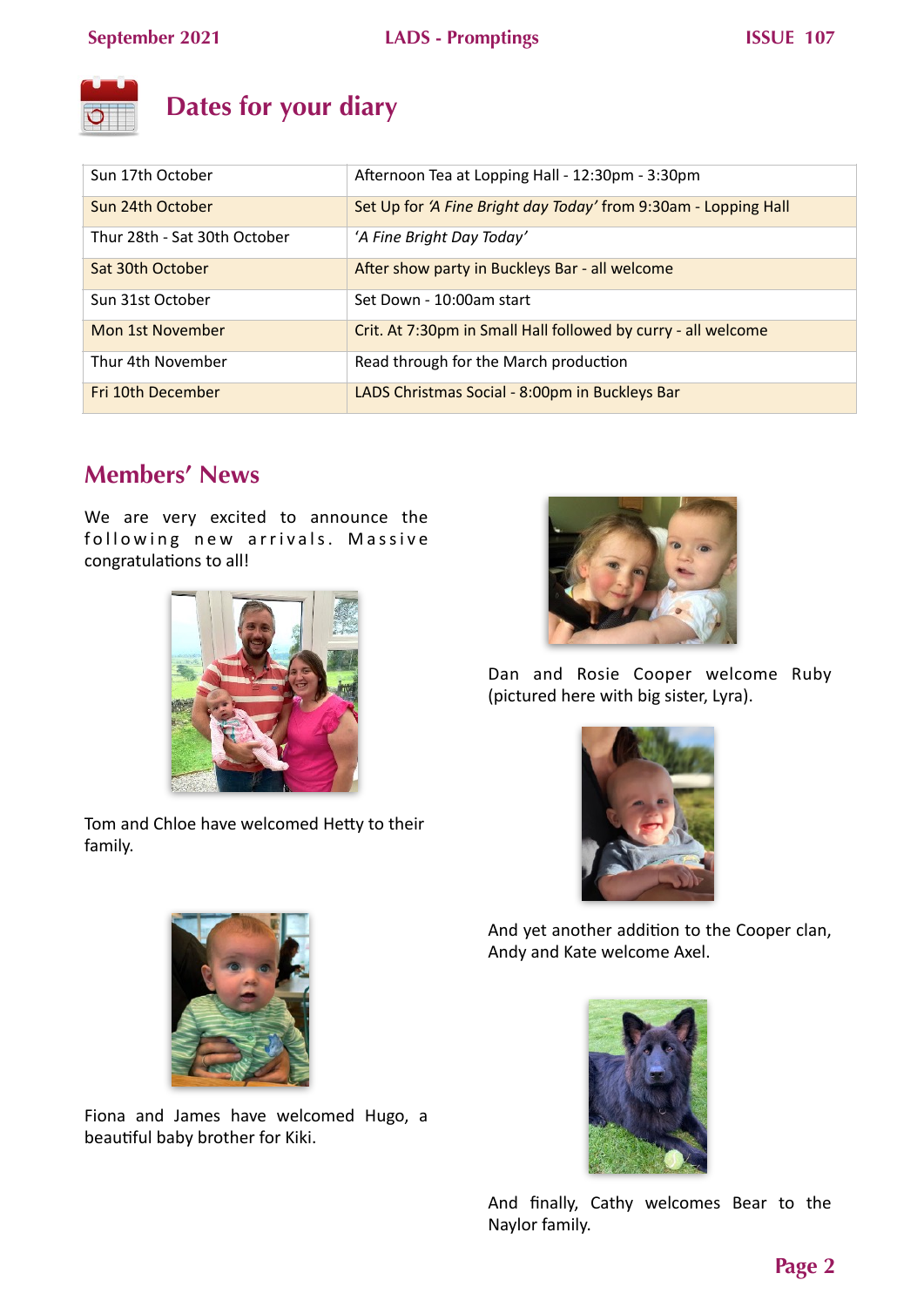## **NODA Crit. - The Memory of Snow**



I believe LADS may have chosen to perform "The Memory of Snow " by Sian Rowland before Covid 19 reared its ugly head and threw the world into disarray. As things panned out this play was more relevant to our situation over the last six months or so than can have been anticipated by your artistic director. Hopefully the final outcome of our lockdown will not be so grisly.

"The Memory of Snow" chronicles the experiences of the four 'Romanov' Princesses when they were under house arrest in war-torn Russia in1918. Written as a stage play by Sian Rowland it was presumably adapted slightly by your team to work as a radio play and it really did transpose very well thanks to the full commitment and superb delivery of your four actresses and the visual and sound effects on YouTube created by your Technical team.

**Cathy Naylor** directed this radio presentation, which required a somewhat different approach to its theatre performance. The actors do not have the advantage of showing emotion in the face or body but fortunately the human voice is wonderfully expressive and with this and the atmospheric sound effects Cathy was able to ensure a 'picture' was created and justice was done to this moving play. Production assistant for the proceedings was **Valerie Jones**. The different scenes were depicted on screen by photographs of venues first in Tobolsk, Siberia, and later in Ekaterinburg. A further scene in which there was an exchange of letters between the sisters, was very effectively depicted by overlapping dialogue and a sepia picture of hand written letters on the screen. Further atmosphere was created throughout by sound effects like ticking clocks, guards' footsteps, doors opening and closing etc and all this added to the success of this production. Howard Platt helped Cathy with Design and **Andrew Rogers** sourced the sound effects**.**  The 'sound and vision' for this YouTube presentation was edited meticulously by **James Harrington.** 

The 'stage' was suitably set by the opening music – The Russian Imperial Anthem – God Save the Tsar – moving seamlessly into The Russian Federation Anthem intermingled with the sounds of mayhem. The royal family photograph worked well but as we were going to be listening to 'OTMA' (as they called themselves) over the next 40 minutes or so it might have been nice to have had named pictures of the four Princesses as well. The opening scene found the girls trying to keep their spirits up whilst being confined at home by the Russian guards at Tobolsk, Siberia in March 1918.

We learn much about these four sisters in this opening scene. The eldest, Olga, carried the burden of being the responsible one rather reluctantly but the love she has for her

siblings and parents never falters and she tries to set a good example of behaviour and decorum whilst remaining positive. Cracks begin to appear in her mood during the next couple of scenes in view of the restrictions enforced on her life  $-$  which, before the war she recollects had just begun to soar. This role was played beautifully by **Sarah Hudson.** Sarah demonstrated all Olga's documented characteristics so well. Her melancholy and frustration increases through the piece until she loses her temper with her beloved sister, Maria, who she cannot forgive in view of her romantic indiscretion with a Russian soldier. This is particularly offensive to Olga as she had, herself, been the victim of rape by one of the Russian soldiers. This horrifying incident and her awareness of her family's likely fate lead to her deepening depression and suicidal ideation and self harming all of which Sarah pitched exactly right  $-$  very emotional and distressing but controlled and credible. Her speech proudly describing the royal blood pounding through all their veins was no doubt a reference to the family's downfall  $-$  the inherited condition, haemophilia, from which the only son and heir, their brother Alexey, suffered.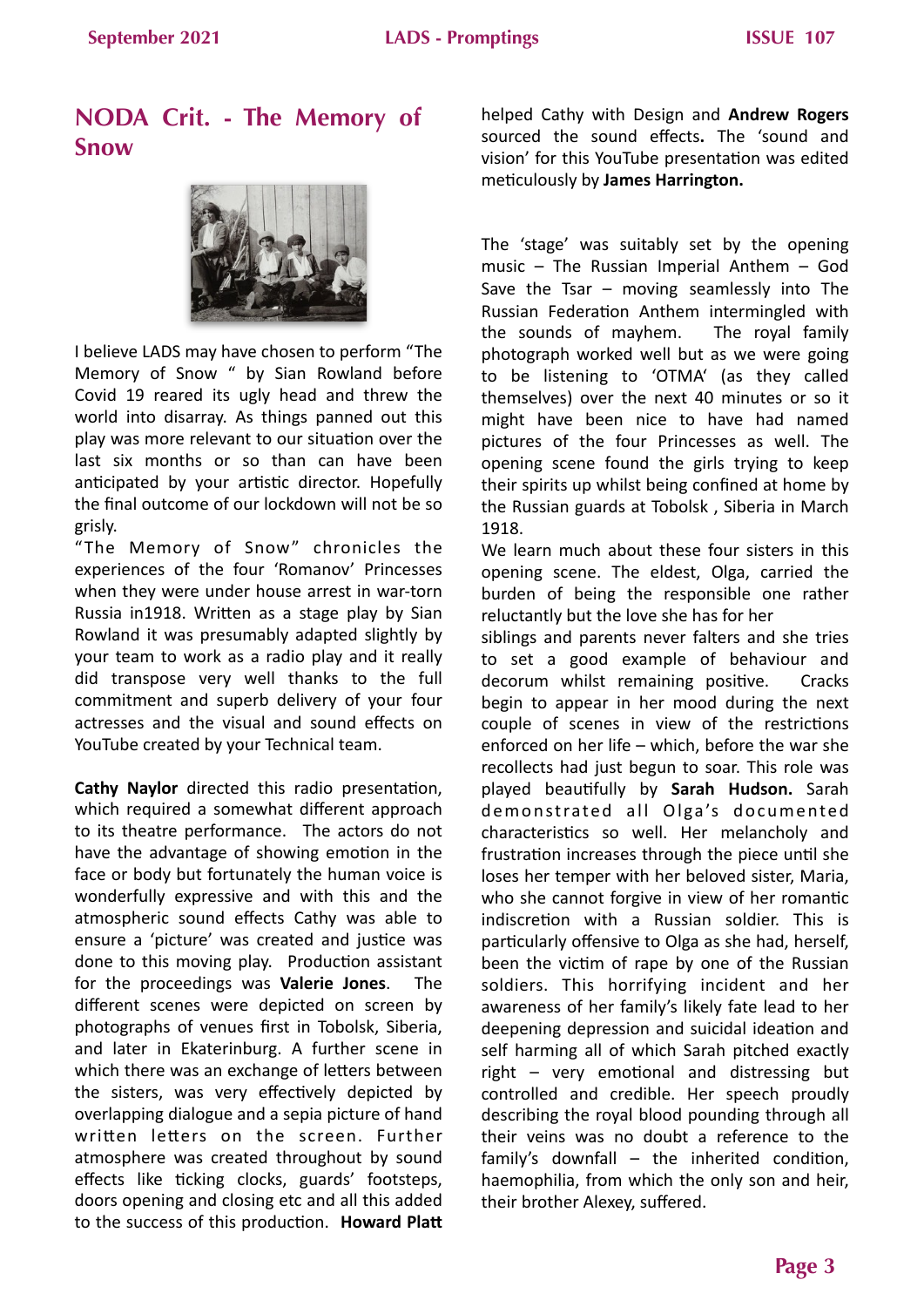Tatiana, the second of the "big pair", as their mother called them, is the 'sensible' one, the organiser or 'the governess' as her sisters called her. **Karen Rogers** played this peacemaker, perfectly. With her soothing, reassuring voice she attempts to calm her sisters' quick temper, high spirits or feisty antics. Her anxiety and genuine love and concern was perfectly evident in the duologue with Olga as her sister is breaking down  $-$  we could almost see the girls embracing. Tatiana never loses her regal control even in the final scene. It is mainly thanks to Tatiana's love, empathy and pride that the girls regain their composure in this final scene, well judged and credibly performed by Karen.

In the first couple of scenes Maria's naivety, warmth and openness - as well as her submissiveness, was well portrayed by Lisa **Kirby**. Maria was obviously dominated by her younger sister Anastasia but there was no ill feeling and the friendship and love between these young girls was very evident, particularly in the opening scene. Maria however acquired a confidence and maturity when she was chosen to accompany her parents to Ekaterinburg to take care of her mother. The readings of the letters to and from her sisters was delightfully done. Maria's growth as a young lady unfolds during these letter exchanges so much so that we are prepared for her sad disagreement with Olga in the final scene regarding her flirtation with a Russian soldier. Lisa's performance in this scene when she pleads with her sister to kill her too was impressive - a very moving sequence from both, great team work.

Anastasia  $-$  the younger of the "little pair" as their mother called them remains the wild. irrepressible child throughout. Sarah Vickers brilliantly captured her cheerful enthusiasm of youth and was determined to keep everyone cheerful however disagreeable their situation. Sarah's overall control of the "Ivanhoe" sequence was much appreciated  $-$  her vocal versatility was perfectly used as she took on several characters within this playlet. Her energy and exuberance contributed greatly to the joyous atmosphere of this first scene. She also managed to inspire our sympathy when she behaved rather petulantly, frustrated by the

restrictions forced on them by the Russian forces and upset by their unkindness.

I am grateful that I was given the opportunity to listen to this production of "The Memory of Snow" and I can appreciate your frustration at being unable to perform this play on stage to the large audition it deserves. I do hope that many watched your excellent YouTube presentation. 

### **Carole Baynes**

## **Do you remember?**

5 years' ago: Oct 2016

**Wife After Death** by Eric Chappell. Directed by Sophie Gilbert.

Cast: Iain Howland, Wendy Butler, Adam Rabinowitz, Charlotte Pope, Val Jones, Kimberley Packman



10 years' ago: Oct 2011

**The Charlatan** by William Norfolk. Directed by Andrew Rogers.

Cast: David Stelfox, Sophie Gilbert (nee Robertson), Roger Barker, Foster Barnett, Frances Dennis, Howard Platt, Cathy Naylor, Karen Rogers